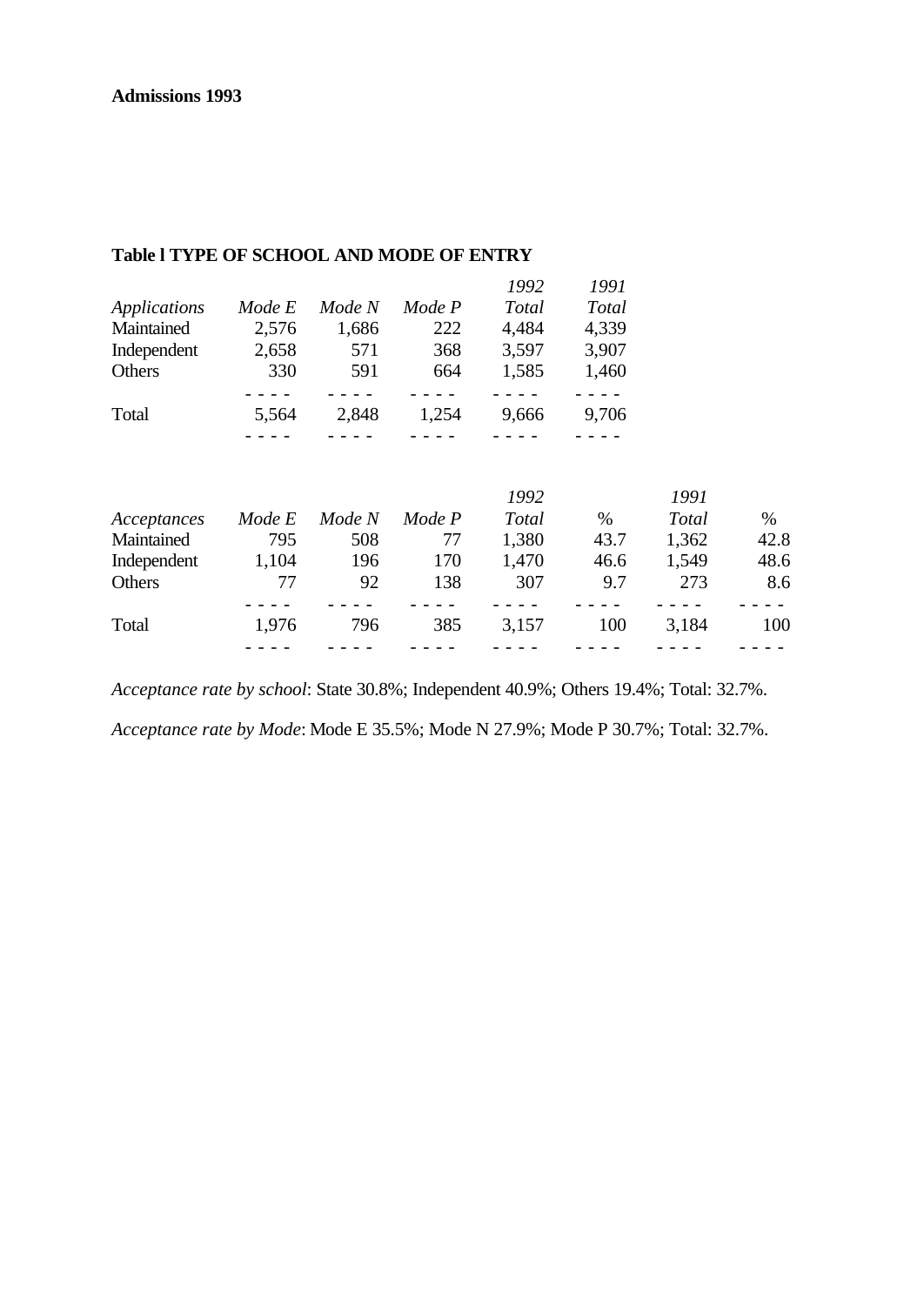## **Table 2 NUMBER AND PERCENTAGE OF APPLICATIONS AND ACCEPTANCES OF CANDIDATES BY REGION OF DOMICILE**

|                                 |              |      |       |             | Total No. of        |      |
|---------------------------------|--------------|------|-------|-------------|---------------------|------|
|                                 |              |      |       |             | Candidates accepted |      |
|                                 | Applications |      |       | Acceptances | through UCCA 1991   |      |
| Region of School                | No.          | $\%$ | No.   | $\%$        | No.                 | $\%$ |
| North                           | 209          | 2.2  | 65    | 2.1         | 4,026               | 3.4  |
| North West                      | 1,003        | 10.3 | 379   | 12.0        | 11,924              | 10.1 |
| <b>Yorkshire and Humberside</b> | 430          | 4.4  | 151   | 4.8         | 7,358               | 6.2  |
| <b>East Midlands</b>            | 415          | 4.3  | 146   | 4.6         | 5,866               | 5.0  |
| <b>West Midlands</b>            | 762          | 7.9  | 253   | 8.0         | 8,292               | 7.0  |
| East Anglia                     | 322          | 3.3  | 120   | 3.8         | 3,457               | 2.9  |
| Greater London                  | 1,100        | 11.4 | 361   | 11.4        | 13,241              | 11.2 |
| South East                      | 2,777        | 28.9 | 955   | 30.2        | 23,025              | 19.4 |
| South West                      | 1,101        | 11.4 | 359   | 11.4        | 8,622               | 7.3  |
| Wales                           | 391          | 4.0  | 97    | 3.1         | 4,968               | 4.2  |
| Scotland                        | 196          | 2.0  | 47    | 1.5         | 10,436              | 8.8  |
| Northern Ireland                | 145          | 1.5  | 53    | 1.7         | 5,502               | 4.6  |
| Overseas                        | 815          | 8.4  | 171   | 5.4         | 11,669              | 9.9  |
|                                 |              |      |       |             |                     |      |
| Total                           | 9,666        | 100  | 3,157 | 100         | 118,386             | 100  |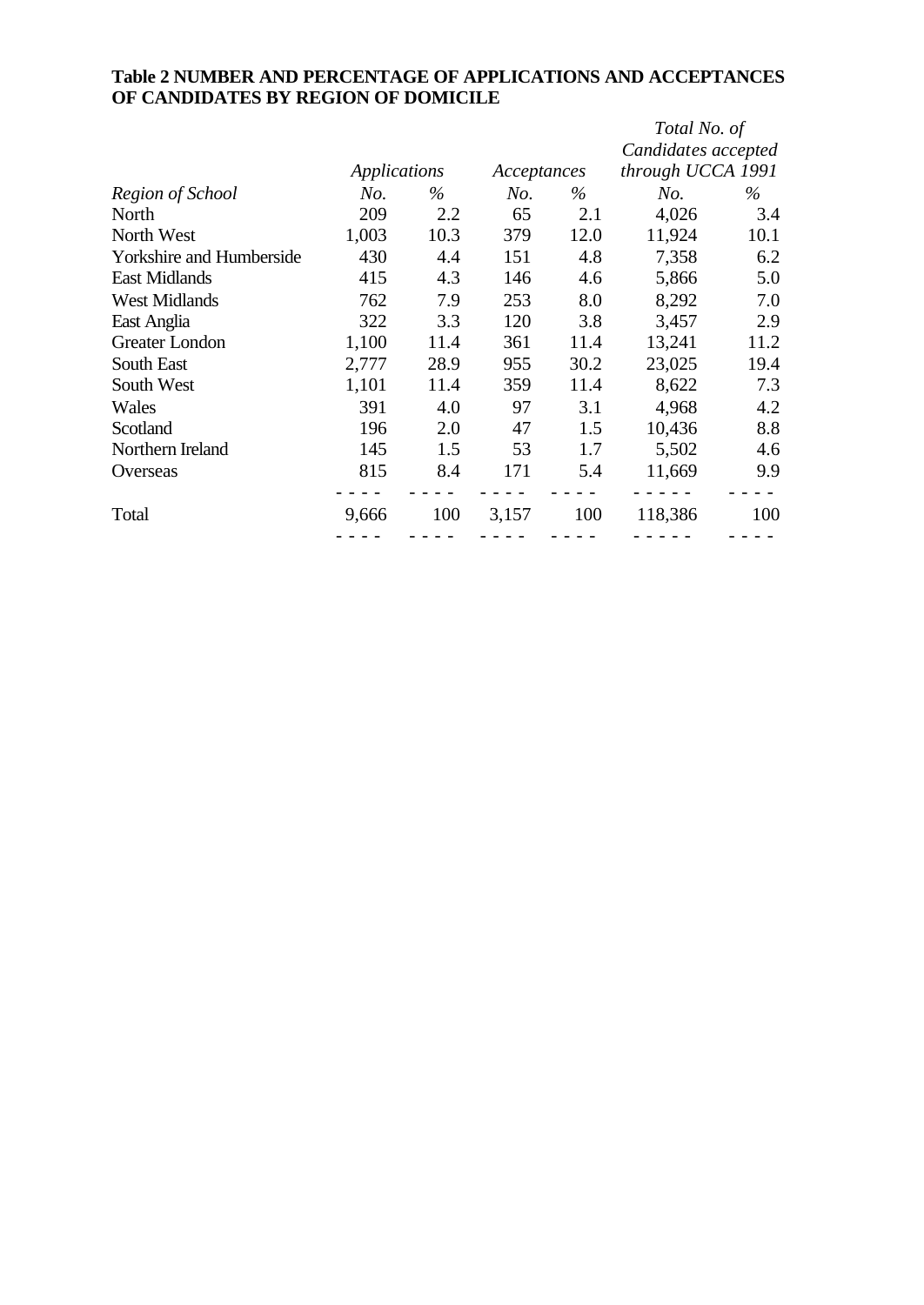#### **Table 3 A-LEVEL SCORES OF MODE P AND MODE N ACCEPTANCES**

|                | Scores of    | <b>Scores Required</b> |
|----------------|--------------|------------------------|
| <b>UCCA</b>    | Post-A Level | by Pre-A Level         |
| <b>Score</b>   | Acceptances  | Mode N Acceptances     |
| 30             | 181          | 49                     |
| 28             | 53           | 485                    |
| 26             | 25           | 86                     |
| 24             | 10           | 10                     |
| 22             | 7            |                        |
| 20             | 3            |                        |
| 18             |              |                        |
| 16             | $\mathbf{1}$ |                        |
| 14             | 3            |                        |
| 12             |              |                        |
| 10             |              |                        |
| Below 10       | 1            |                        |
|                |              |                        |
| Total          | 284          | 630                    |
| 2(EE)          |              | 47                     |
|                |              |                        |
|                | 284          | 677                    |
| Two As         | 34           | 20                     |
|                |              |                        |
| Total: Post-A  | 318          | Pre-A 697              |
| Non GCE Quals. | 67           | 99                     |
|                |              |                        |
| Total          | 385          | 796                    |
|                |              |                        |

Included in the 181 Post-A level Acceptances with a score of 30, are 90 who either took more than 3 A levels or a combination of A and AS Level subjects and achieved a score over 30.

(The A level scoring system is as follows:

A level grade  $A = 10$ ,  $B = 8$ ,  $C = 6$ ,  $D = 4$ ,  $E = 2$ ,

AS level grade  $A = 5$ ,  $B = 4$ ,  $C = 3$ ,  $D = 2$ , and  $E = 1$ .)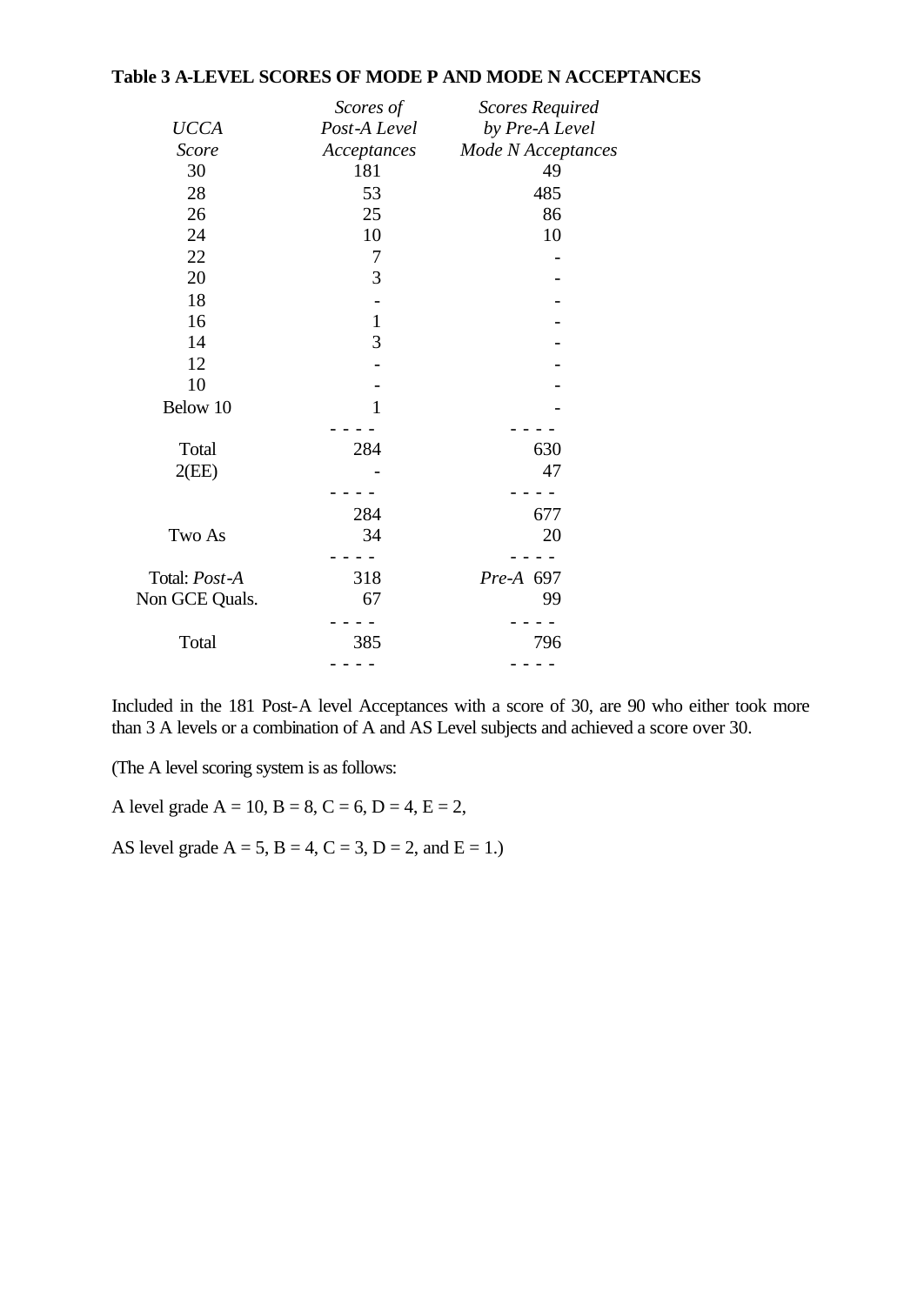#### **Table 3A 1992 ENTRY BY A-LEVEL SCORE**

The table below gives the A-level scores achieved by those students who entered Oxford in October 1992.

2,834 of the new entrants held qualifications in three A-level subjects. 272 had completed their A levels before they applied, the remaining 2,562 gained their places before taking A levels in the summer of 1992.

 $(A$ -level grades:  $A = 10$ ,  $B = 8$ ,  $C = 6$ ,  $D = 4$ ,  $E = 2$ )

 $(AS-level grades: A = 5, B = 4, C = 3, D = 2, E = 1)$ 

|               | Post-A level |      | Pre-A level    |      | Total 1992 intake |      |
|---------------|--------------|------|----------------|------|-------------------|------|
| A-level Score | Total        | $\%$ | <b>Total</b>   | $\%$ | Total             | %    |
| AAA 30        | 171          | 62.9 | 1,438          | 56.1 | 1,609             | 56.8 |
| 28            | 51           | 18.8 | 534            | 20.8 | 585               | 20.6 |
| 26            | 22           | 8.1  | 297            | 11.6 | 319               | 11.3 |
| 24            | 14           | 5.1  | 142            | 5.6  | 156               | 5.5  |
| 22            | 3            | 1.1  | 65             | 2.5  | 68                | 2.4  |
| 20            | 3            | 1.1  | 37             | 1.5  | 40                | 1.4  |
| 18            | $2\}$        |      | 23             |      | $25$ }            |      |
|               |              |      |                |      |                   |      |
| 16            | $1\}$        |      | 16             |      | 17                |      |
|               |              |      |                |      |                   |      |
| 14            | $3$ }        | 2.9  | $3\}$          | 1.9  | 61                | 2.0  |
|               |              |      |                |      |                   |      |
| 12            | $ 0\rangle$  |      | $\overline{4}$ |      | 4                 |      |
|               |              |      |                |      |                   |      |
| Below 12      | $2\}$        |      | $3\}$          |      | $5\}$             |      |
|               | 272          | 100  | 2,562          | 100  | 2,834             | 100  |
|               |              |      |                |      |                   |      |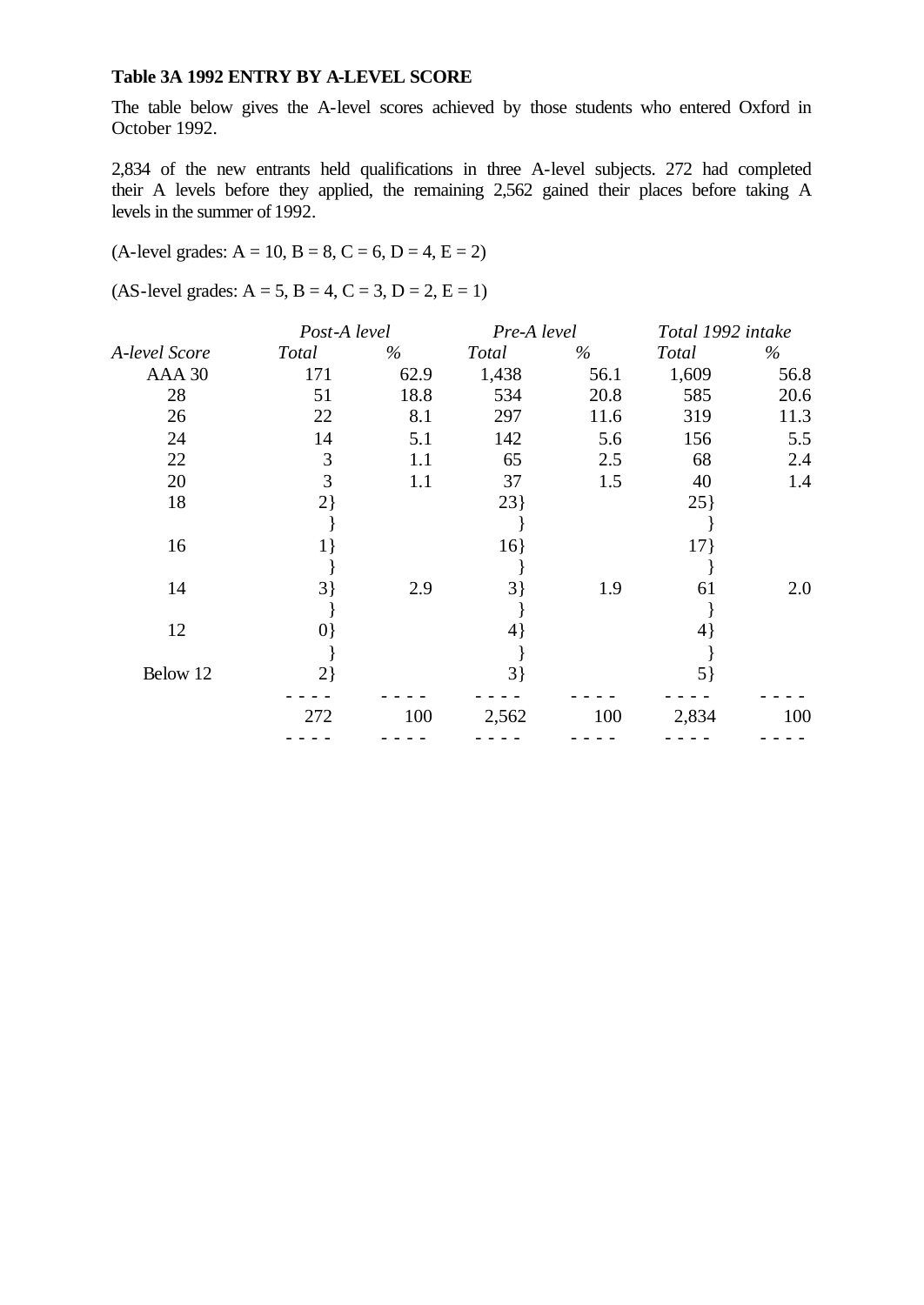### **Table 4 NUMBER AND PERCENTAGE OF ACCEPTANCES BY GCE EXAMINATION BOARD**

|                                        |             |      | Total A level   |      |  |
|----------------------------------------|-------------|------|-----------------|------|--|
|                                        | Acceptances |      | candidates 1993 |      |  |
| <b>Examination Board</b>               | No.         | $\%$ | No.             | $\%$ |  |
| Oxford and Cambridge                   | 633         | 21.7 | 24,015          | 5.0  |  |
| Cambridge                              | 443         | 15.2 | 54,539          | 11.4 |  |
| Oxford                                 | 205         | 7.1  | 38,812          | 8.1  |  |
| London                                 | 648         | 22.2 | 94,849          | 19.8 |  |
| Northern (formerly JMB)                | 662         | 22.7 | 87,073          | 18.2 |  |
| Welsh                                  | 73          | 2.5  | 14,472          | 3.0  |  |
| Associated                             | 251         | 8.6  | 165,668         | 34.5 |  |
|                                        |             |      |                 |      |  |
| Total                                  | 2,915       | 100  | 479,428         | 100  |  |
|                                        |             |      |                 |      |  |
| Scottish<br>Northern Ireland<br>Others | 242         |      |                 |      |  |

In Table 4 one Board is assigned to each candidate. Where candidates have taken A levels with more than one Board, they are assigned to the Board with which they took the majority of their subjects; and if candidates took the same number of A levels with each of several Boards, they are assigned to the Board first named on their form.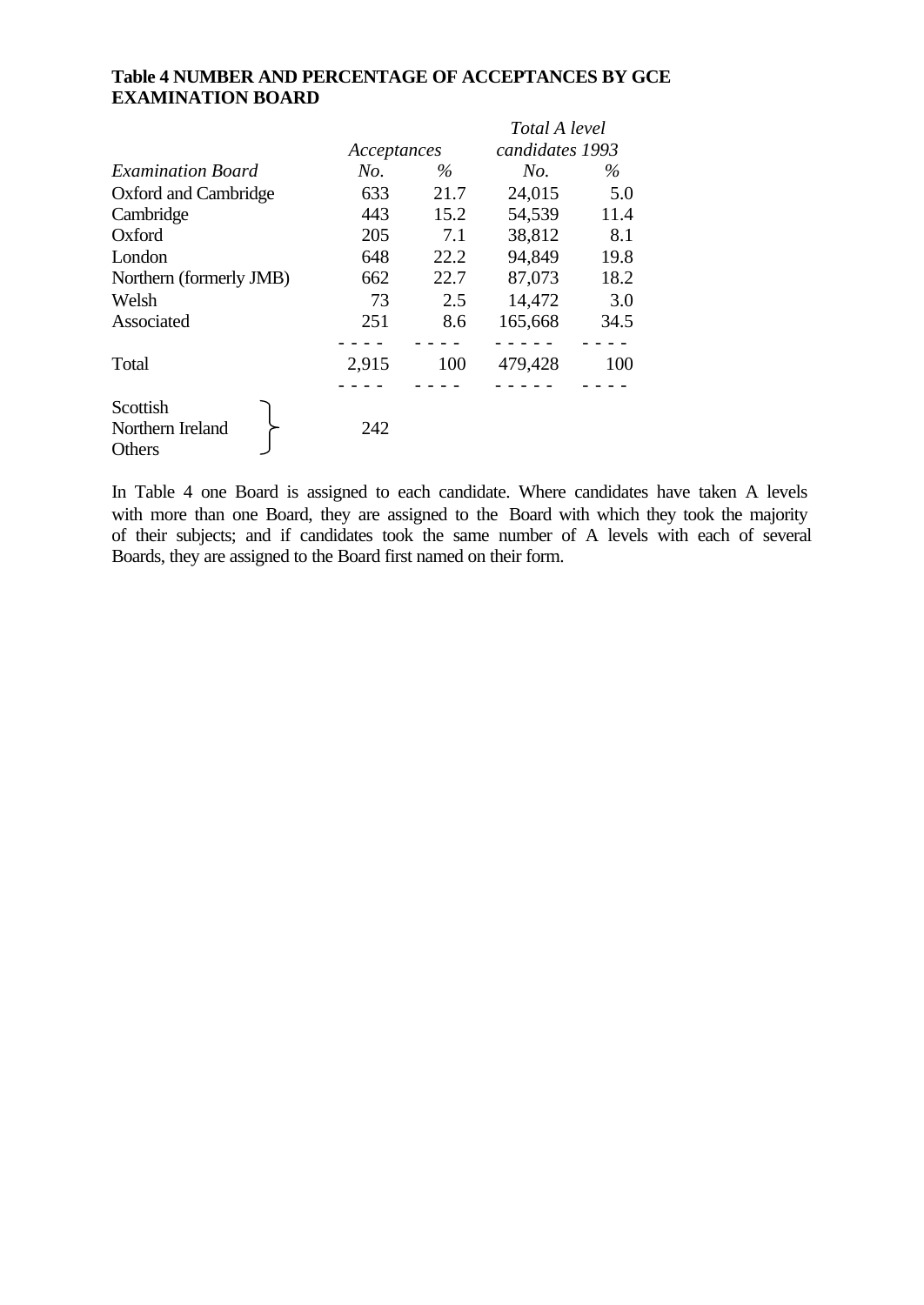# **Table 5 NUMBER OF APPLICATIONS AND ACCEPTANCES BY FACULTY**

|                                         |                |             |                |                                                                                                                                                                                                | % Places to                                                                                                                                          |      |
|-----------------------------------------|----------------|-------------|----------------|------------------------------------------------------------------------------------------------------------------------------------------------------------------------------------------------|------------------------------------------------------------------------------------------------------------------------------------------------------|------|
|                                         | Applications   |             | Acceptances    |                                                                                                                                                                                                | <b>Applications</b>                                                                                                                                  |      |
| Arts                                    | 1992           | 1991        | 1992           | 1991                                                                                                                                                                                           | 1992                                                                                                                                                 | 1991 |
| Ancient and Modern History              | 54             | 77          | 18             | 25                                                                                                                                                                                             | 33.3                                                                                                                                                 | 32.5 |
| Archaeology and Anthropology            | 44             | 40          | 12             | 11                                                                                                                                                                                             | 27.3                                                                                                                                                 | 27.5 |
| <b>Classics</b>                         | 196            | 261         | 122            | 152                                                                                                                                                                                            | 62.2                                                                                                                                                 | 58.2 |
| <b>Classics and English</b>             | 22             | 29          | 6              | 11                                                                                                                                                                                             | 27.3                                                                                                                                                 | 37.9 |
| <b>Classics and Modern Languages</b>    | 26             | 26          | 10             | 12                                                                                                                                                                                             | 38.5                                                                                                                                                 | 46.1 |
| English                                 | 1,113          | 1,139       | 260            | 262                                                                                                                                                                                            | 23.4                                                                                                                                                 | 23.0 |
| <b>English and Modern Languages</b>     | 89             | 110         | 21             | 19                                                                                                                                                                                             | 23.6                                                                                                                                                 | 17.3 |
| Fine Art                                | 175            | 168         | 20             | 20                                                                                                                                                                                             | 11.4                                                                                                                                                 | 11.9 |
| Geography                               | 322            | 307         | 105            | 106                                                                                                                                                                                            | 32.6                                                                                                                                                 | 34.5 |
| Law                                     | 972            | 1,043       | 256            | 257                                                                                                                                                                                            | 26.3                                                                                                                                                 | 24.6 |
|                                         | 254            |             | 15             |                                                                                                                                                                                                | 5.9                                                                                                                                                  |      |
| Law with Law Studies in Europe          |                |             |                |                                                                                                                                                                                                |                                                                                                                                                      |      |
| Mathematics and Philosophy              | 46             | 61          | 17             | 23                                                                                                                                                                                             | 36.9                                                                                                                                                 | 37.7 |
| <b>Modern History</b>                   | 921            | 947         | 298            | 294                                                                                                                                                                                            | 32.3                                                                                                                                                 | 31.0 |
| Modern History and Economics            | 35             | 43          | $\overline{2}$ | 5                                                                                                                                                                                              | 5.7                                                                                                                                                  | 11.6 |
| Modern History and English              | 84             | 75          | 8              | 13                                                                                                                                                                                             | 9.5                                                                                                                                                  | 17.3 |
| Modern History and Modern Languages     | 69             | 77          | 23             | 22                                                                                                                                                                                             | 33.3                                                                                                                                                 | 28.6 |
| <b>Modern Languages</b>                 | 469            | 546         | 225            | 207                                                                                                                                                                                            | 48.0                                                                                                                                                 | 37.9 |
| Music                                   | 121            | 126         | 56             | 49                                                                                                                                                                                             | 46.3                                                                                                                                                 | 38.9 |
| <b>Oriental Studies</b>                 | 98             | 69          | 51             | 51                                                                                                                                                                                             | 52.0                                                                                                                                                 | 73.9 |
| Philosophy and Modern Languages         | 69             | 55          | 16             | 22                                                                                                                                                                                             | 23.2                                                                                                                                                 | 40.0 |
| Philosophy and Theology                 | 45             | 63          | 23             | 20                                                                                                                                                                                             | 51.1                                                                                                                                                 | 31.7 |
| Physics and Philosophy                  | 52             | 39          | 19             | 9                                                                                                                                                                                              | 36.5                                                                                                                                                 | 23.1 |
| <b>PPE</b>                              | 998            | 989         | 309            | 283                                                                                                                                                                                            | 30.9                                                                                                                                                 | 28.6 |
| Theology                                | 87             | 97          | 44             | 55                                                                                                                                                                                             | 50.6                                                                                                                                                 | 56.7 |
| <b>Total Arts</b>                       | 6,361          | 6,387       | 1,936          | 1,928                                                                                                                                                                                          | 30.4                                                                                                                                                 | 20.1 |
|                                         |                |             |                |                                                                                                                                                                                                |                                                                                                                                                      |      |
| <b>Sciences</b>                         |                |             |                |                                                                                                                                                                                                |                                                                                                                                                      |      |
| Biochemistry                            | 126            | 130         | 84             | 77                                                                                                                                                                                             | 66.7                                                                                                                                                 | 59.2 |
| <b>Biological Sciences</b>              | 173            | 247         | 97             | 104                                                                                                                                                                                            | 56.1                                                                                                                                                 | 42.1 |
| Chemistry                               | 353            | 375         | 188            | 193                                                                                                                                                                                            | 53.2                                                                                                                                                 | 51.5 |
| Earth Sciences (Geology)                | 49             | 60          | 32             | 37                                                                                                                                                                                             | 65.3                                                                                                                                                 | 61.7 |
| <b>Engineering Science</b>              | 304            | 256         | 124            | 113                                                                                                                                                                                            | 40.8                                                                                                                                                 | 44.1 |
| <b>Engineering and Computer Science</b> | 46             | 76          | 18             | 26                                                                                                                                                                                             | 39.1                                                                                                                                                 | 34.2 |
| Engineering, Economics, and Management  | 93             | 123         | 18             | 32                                                                                                                                                                                             | 19.4                                                                                                                                                 | 26.0 |
| <b>Engineering and Materials</b>        | $\overline{7}$ | 14          | 6              | 8                                                                                                                                                                                              | 85.7                                                                                                                                                 | 57.1 |
| <b>Experimental Psychology</b>          | 156            | 148         | 52             | 43                                                                                                                                                                                             | 33.3                                                                                                                                                 | 29.1 |
| <b>Human Sciences</b>                   | 93             | 89          | 33             | 30                                                                                                                                                                                             | 35.5                                                                                                                                                 | 33.7 |
| Mathematics                             | 495            | 459         | 195            | 183                                                                                                                                                                                            | 39.4                                                                                                                                                 | 39.9 |
| Mathematics and Computation             | 85             | 84          | 32             | 35                                                                                                                                                                                             | 37.6                                                                                                                                                 | 41.7 |
| Medicine                                | 634            | 575         | 101            | 100                                                                                                                                                                                            | 15.9                                                                                                                                                 | 17.4 |
| Metallurgy and MEM                      | 16             | 38          | 14             | 29                                                                                                                                                                                             | 87.5                                                                                                                                                 | 76.3 |
| Physics                                 | 489            | 467         | 174            | 188                                                                                                                                                                                            | 35.6                                                                                                                                                 | 40.2 |
| Physiological Sciences                  | 37             | 37          | 12             | 19                                                                                                                                                                                             | 32.4                                                                                                                                                 | 51.3 |
| <b>PPP</b>                              | 149            | 141         | 41             | 39                                                                                                                                                                                             | 27.5                                                                                                                                                 | 27.6 |
|                                         |                |             |                | $- - - -$                                                                                                                                                                                      |                                                                                                                                                      |      |
| <b>Total Sciences</b>                   | 3,305          | 3,319       | 1,221          | 1,256                                                                                                                                                                                          | 36.9                                                                                                                                                 | 37.8 |
| Total                                   |                | 9,666 9,706 | 3,157 3,184    |                                                                                                                                                                                                | 32.7                                                                                                                                                 | 32.8 |
|                                         | $- - -$        |             |                | $\frac{1}{2} \left( \frac{1}{2} \left( \frac{1}{2} \right) - \frac{1}{2} \left( \frac{1}{2} \right) \right) = \frac{1}{2} \left( \frac{1}{2} \left( \frac{1}{2} \right) - \frac{1}{2} \right)$ | $\frac{1}{2} \left( \frac{1}{2} \right) \left( \frac{1}{2} \right) \left( \frac{1}{2} \right) \left( \frac{1}{2} \right) \left( \frac{1}{2} \right)$ |      |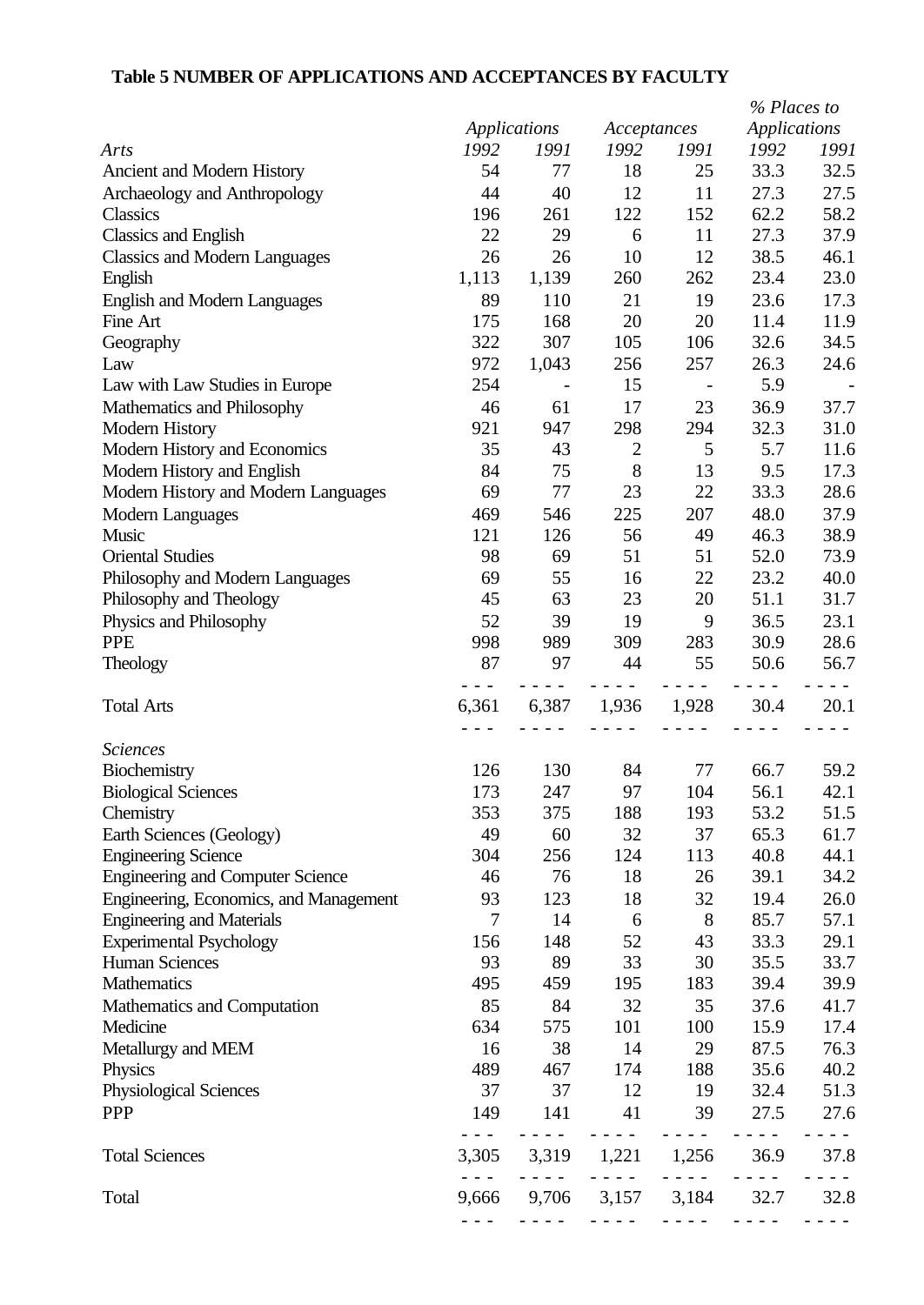|               | Mode E |        | Mode N |        | Mode P |        | Total |        |
|---------------|--------|--------|--------|--------|--------|--------|-------|--------|
| Accepted by   | Male   | Female | Male   | Female | Male   | Female | Male  | Female |
| First choice  | 1,006  | 639    | 324    | 324    | 194    | 117    | 1,524 | 1,080  |
| Second choice | 71     | 68     | 26     | 30     | 21     | 8      | 118   | 106    |
| Third choice  | 28     | 31     | 15     | 20     | 10     | 6      | 53    | 57     |
| Other         | 68     | 65     | 28     | 29     | 19     | 10     | 115   | 104    |
|               | 1,173  | 803    | 393    | 403    | 244    | 141    | 1,810 | 1,347  |
| Total         | 1,976  |        | 796    |        | 385    |        | 3,157 |        |
|               |        |        |        |        |        |        |       |        |

#### **Table 6 ACCEPTANCES BY COLLEGE CHOICE**

*Open applicants*: candidates are given the opportunity of applying to Oxford without having to name three colleges. A total of 711 submitted completely open applications, while 1,922 named one college, and 2,192 named two colleges. The missing colleges were allocated by the Admissions Office computer which took into account the application patterns produced by the candidates who had named colleges. 100 of the 711 who submitted completely open applications gained places, which is an acceptance rate of 14.1 per cent. All but two of the 29 colleges were allocated open application candidates; 9 were allocated fewer than 10, 11 were allocated more than 20 with one receiving 114 allocated candidates and another 87.